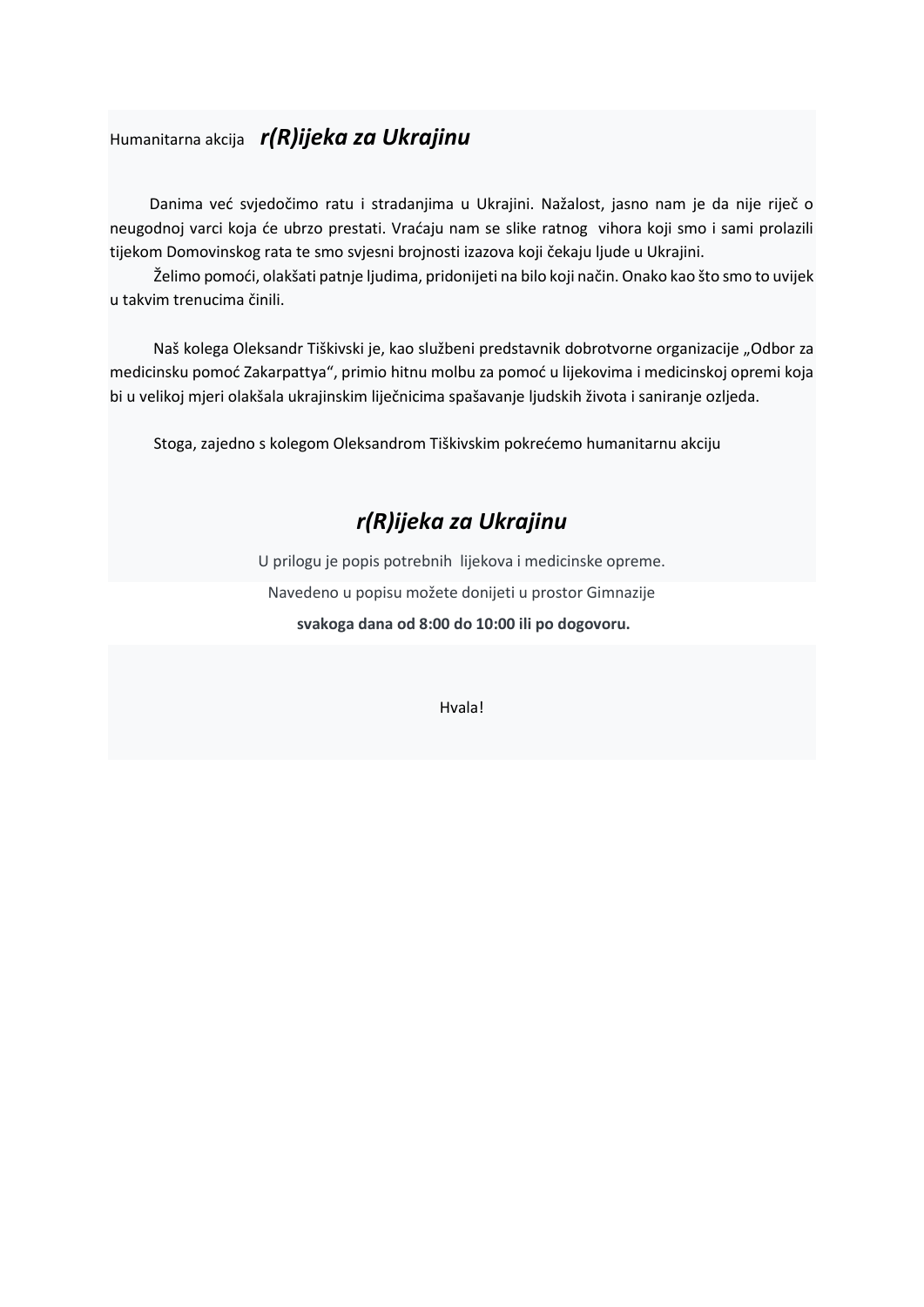

Charitable Organization "Medical Aid Committee in Zakarpattya" 2/10 Koriatovych str., 88000 Uzhhorod, Ukraine Tel./fax: +38 0312 61 62 36 Mob.phone: +38 050 571 07 18

Uzhhorod, 04 March 2022

#### **POWER OF ATTORNEY**

With this letter I, Nataliya Kabatsiy, director of the Charitable Organization "Medical Aid Committee in Zakarpattya", authorize our organization's volunteer Oleksandr Tyskivski, born 09 January 1974, ID card No. 105096879, to organize in the name of our organization campaigns of gathering financial and other humanitarian aid on the territory of the Republic of Croatia for the needs of Ukrainian civilians during the martial law period. The collected aid is to be further transferred to the authorized persons of our organization in Ukraine.

<sup>0</sup> The Power of Attorney is valid until the martial law remains imposed.

 $0.11$ ataliya Kabatsiy,

Director of the Charitable Organization "Medical Aid Committee in Zakarpattya"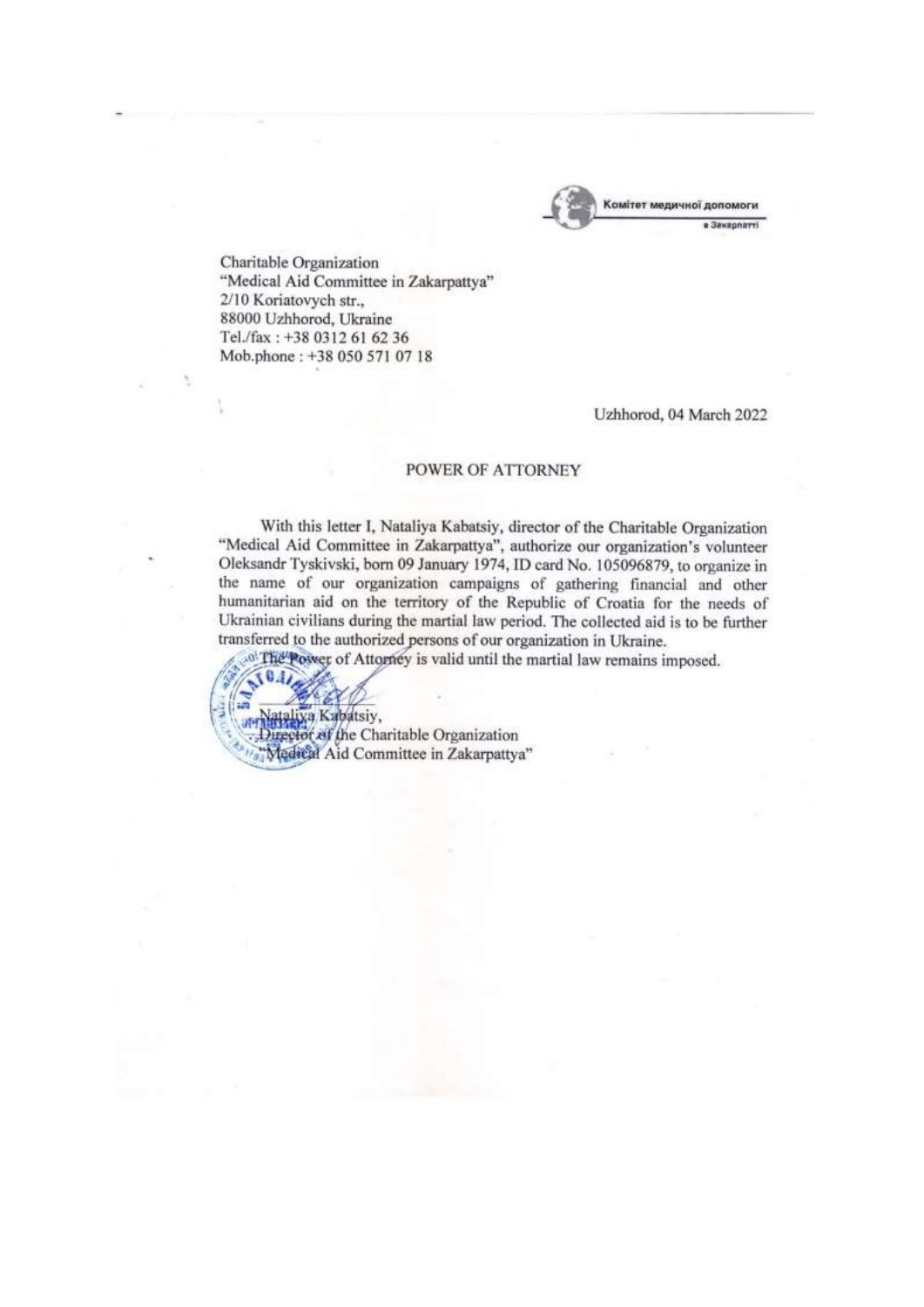

Koryatovicha square 2/10, Uzhhorod,

88000, Transcarpathian region, Ukraine

Phone: +38 0312 61-62-36

Cellular phone: +380 50 5710718

e-mail: [camzua@gmail.com](mailto:camzua@gmail.com)

## **List of needs**

**1. Negative-pressure wound therapy equipment (VAC, vacuum assisted closure) - 7-10 units (URGENTLY NEEDED)**

**2. Materials for VAC (sets of fillers, gauzes, seals) - 100 pcs.**

**3. Beller's exhaust rail system (Equipment for Skeletal injuries treatment (for hip and lower leg) - 10-20 pcs**

**4. Ilizarov and Kirschner wires - 200 pcs. of each**

**5. Rod systems for bone fixation - 40-50 pcs.**

**6. Disposable linen for hand and leg surgeries - 100 pcs.**

**7. Various surgical instruments for bones and joints surgeries - as many as possible (at the rate of 5-10 surgeries a day)**

**8. General surgical instruments - as many as possible (at the rate of 5-10 surgeries a day)**

**9. Coagulators + electric coagulation forceps systems - as many as possible (at the rate of** 

**5-10 surgeries a day)(URGENTLY NEEDED)**

**11. Medical electric drills and saws**

For hospitals

- 1. Saline solution 100 bottles
- 3. HYDROXYETHYLAMYLUM 20 bottles
- 4. Tranexamic acid (TXA) in ampoules, at least 50 packages
- 5. Ringer lactici 20
- 6. Mannitol 10
- 7. Sterofundin isotonic 50
- 8. Hartman' s solution 30
- 9. RНЕОSОRВILАСТUМ 20
- 10. Ceftriaxone 1 g + water 100 packages
- 11. Adrenaline (epinephrine) 20+20
- 12. Dopamine 5 packages
- 13. magnesium sulphate 20 packages
- 14. Papaverine 10 pack.
- 15. Drotaverine 10 pack.
- 16. Dexamethasone (or Prednisolone) 50 pack.
- 17. Lidocaine (xylocaine) 1% 5 pack.
- 18. Chlorhexidine (CHX) 100 bottles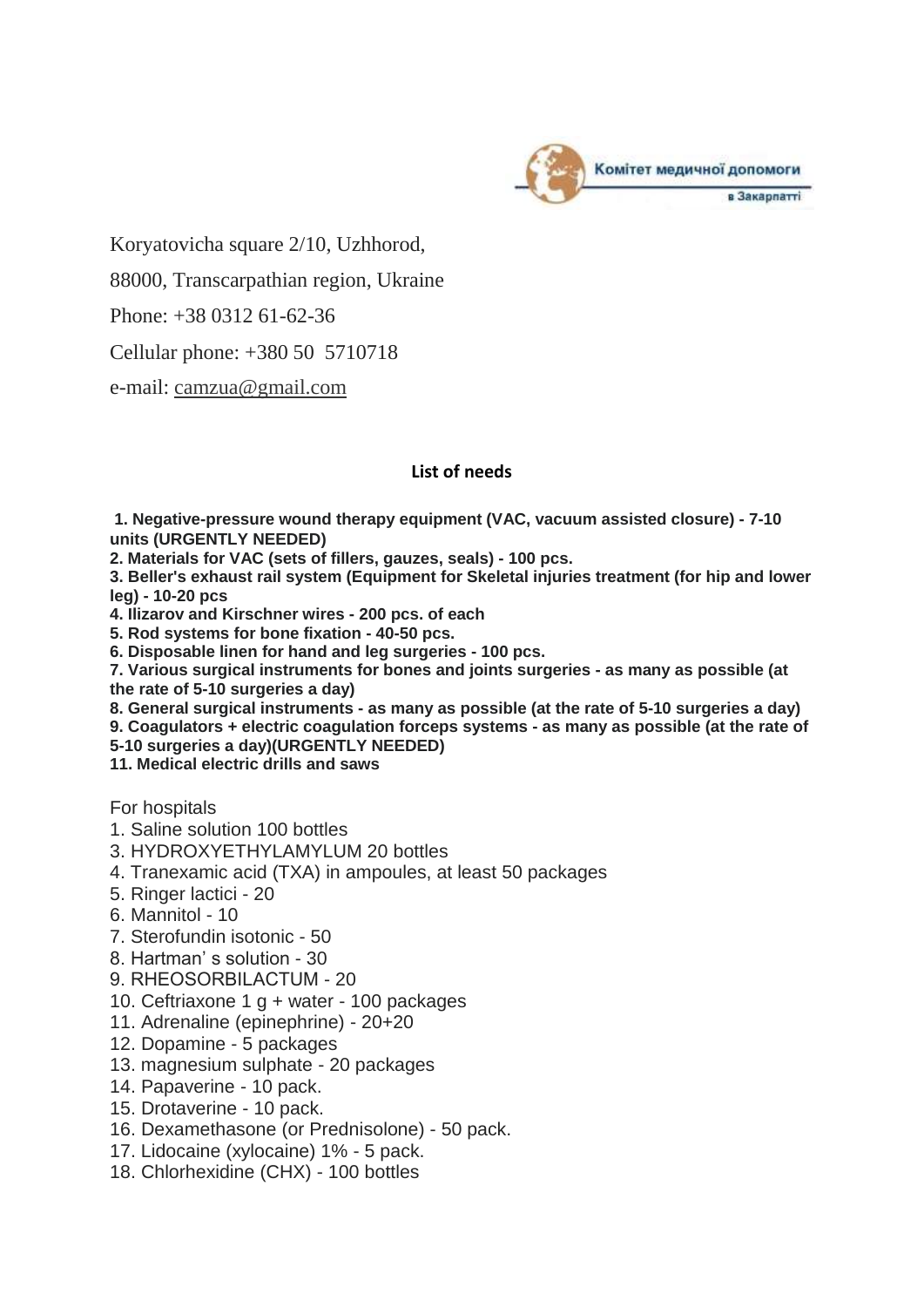- 19. Hydrogen peroxide 10 bottles 100 bottles 20. Povidone-iodine (PVP-I) (or betadine) 100 21. Corvalol 50 22. DEXALGIN 50 23. Nimesil 50 24. GEMOTRAN in tablets - 50 pack. 25. Sanitizer spray 50 26. Validol 3 27. Nalbuphine 20 28. Nefam 20 29. Desomorphine 20 30. syringe 2 – 200 pieces 31. syringe  $5 - 200$  pieces 32. syringe 10 – 200 pieces 33. Ethanolum – 50 bottles 34. Nifuroxazide (INN) – 100 35. Loperamidum – 50 pack. 36. ATOXIL – 100 pack. 37. Paracetamol – 50 pack. 38. Abdominal bandage – 100 39. Gauze bandage wide – 50 40. Gauze bandage narrow – 50 41. Cotton wool 50 pack. 42. latex glowes S:M:L=1:2:3, 12 pack. 43. gauze napkins - 20 44. intravenous injection systems – 100 45. Halo Chest Seal 100, or 10 46. CORNEREGEL (Dexpanthenol) 10 47. Loperamide 20 pack. 48. Omeprazole – 50 pack. 49. SPASMALGON – 50 50. СITRAMON (Acetylsalicylic acid) 50 51. CAPTOPRES (Captopril and diuretics) 50
- 52. Enalapril (Vasotec ) 50
- 53. Bisoprolol (Concor ) 50
- 54. Aminocaproic acid 500

### **Other**

- 1. Israeli bandage (as many as possible)
- 2. Spinal immobilization shield 4
- 3. neck bandage 10
- 4. Flexible splints 40

| Drug and dose strength    | <b>Quantity</b>     |
|---------------------------|---------------------|
| <b>Bandaging Material</b> | As many as possible |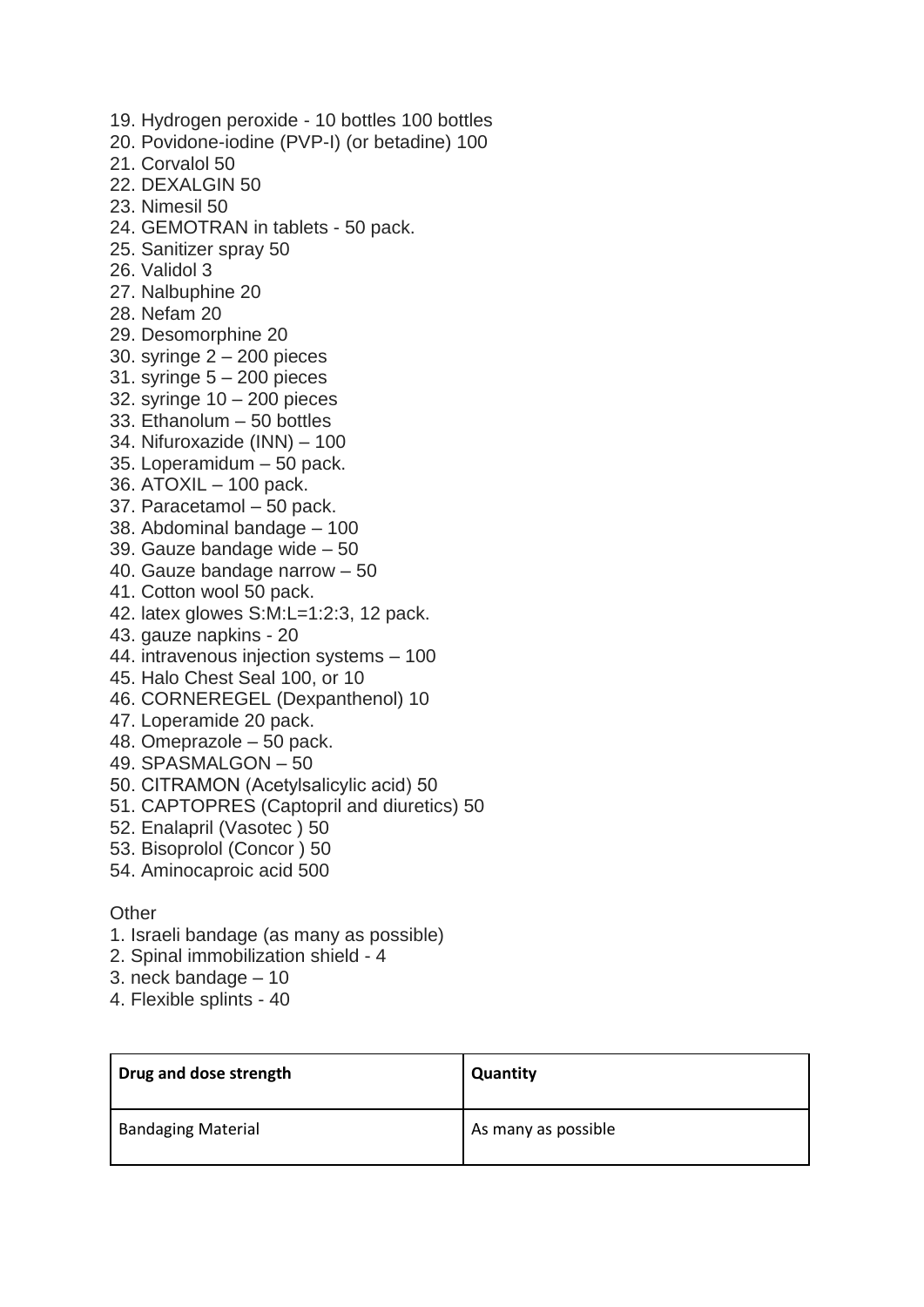| Tranexamic Acid 100 mg/ml 10.0 | 50 amp               |
|--------------------------------|----------------------|
| Etamsylate 12.5% 2,0           | $100$ amp            |
| Amoxil-K 1.2 g                 | 100 vials            |
| Ceftriaxone 1 g                | 500 vials            |
| Levofloxacin 500 mg/ 100 ml    | 500 vials            |
| Dexamethasone 1.0              | $100$ amp            |
| Gelofusine                     | 50 vials             |
| Rheosorbilact 200.0            | 200 vials            |
| Ringer's solution 200.0        | 100 vials            |
| Trisolum                       | 50 vials             |
| Dexmedetomidine 4.0            | 100 vials            |
| Analginum 50% - 2.0            | $100$ amp            |
| Enoxaparin 3.0                 | 20 vials             |
| Betadine 100.0                 | 100 vials            |
| Hydrogen Peroxide 3% 100.0     | 100 vials            |
| Nalbuphine 2.0                 | 50 amp               |
| Infulgan solution 100.0        | 100 vials            |
| Gynipral of 2 or 5 ml          | at least 30 vials    |
| Duphaston 10 mg                | at least 10 packages |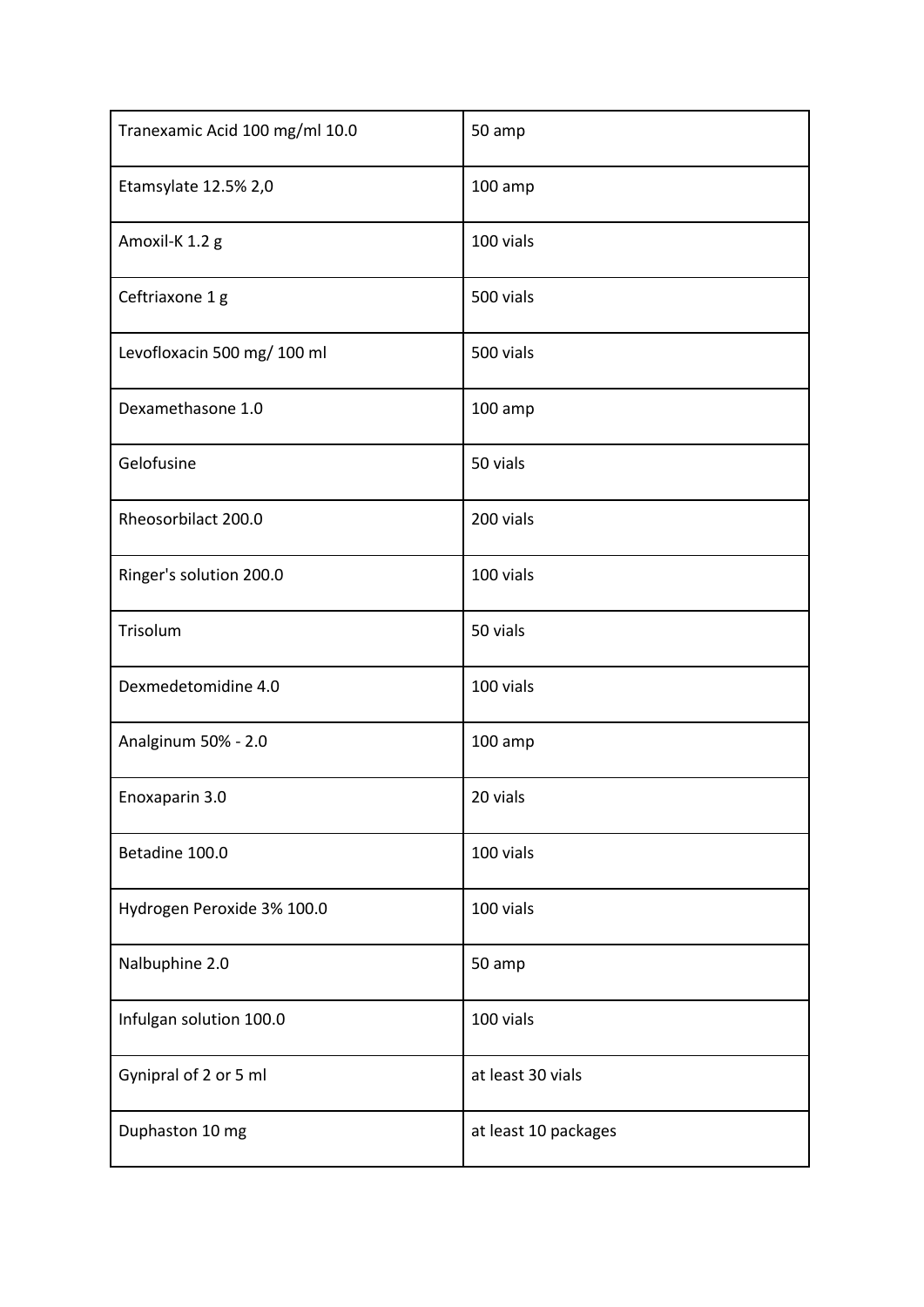| Proginorm or Utrogectan 100 mg                                         | 50 packages  |
|------------------------------------------------------------------------|--------------|
| Progynova tablets of 1 or 2 mg                                         | 10 packages  |
| Deaminooxytocin tablets                                                | 10 packages  |
| Prepidil Gel                                                           | 5 syringes   |
| Tivortin 100 ml                                                        | 50 vials     |
| Dipyridamole                                                           | 10 packages  |
| Phlebodia or Detralex                                                  | 20 packages  |
| Verospiron                                                             | 5 packages   |
| Methyldopa 250 mg                                                      | 50 vials     |
| Magnesium Sulfate 250 mg/ml, ampoules of 5<br>or 10 ml, any of them    | 100 packages |
| Nifedipine of 10 mg, tablets                                           | 100 packages |
| Gynipral ampoules of 2 or 5 ml                                         | 100 packages |
| Verapamil ampoules of 2 ml                                             | 50 packages  |
| Utrogectan capsules of 200 or 100 mg                                   | 100 packages |
| Dexamethasone ampoules of 4 mg                                         | 50 packages  |
| Prednisolone tablets of 5 mg, or<br>Methylprednisolone tablets of 4 mg | 30 packages  |
| Proginorm Ovo capsules                                                 | 50 packages  |
| Dipyridamole ampoules 0.5%-2 ml                                        | 100 packages |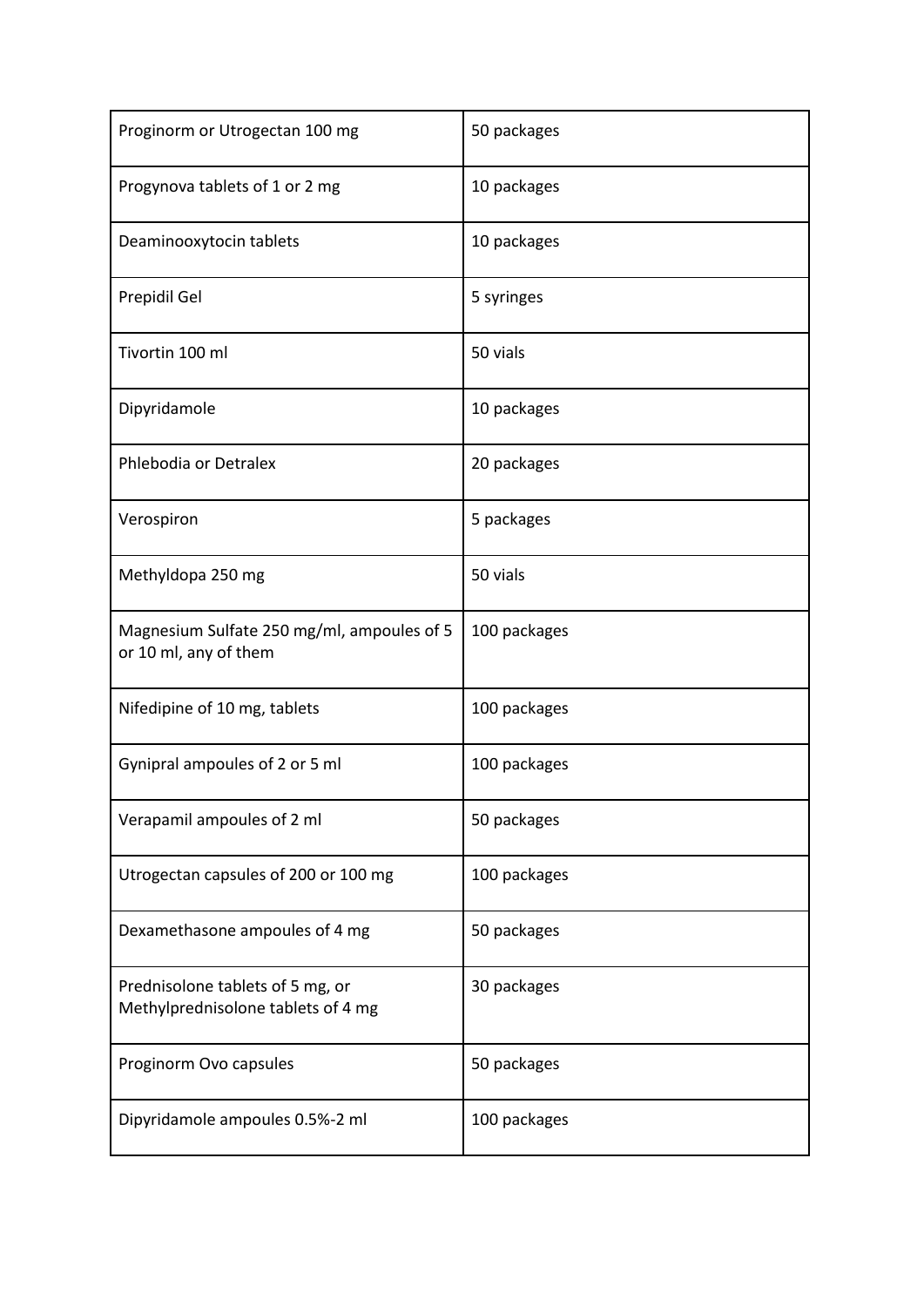| Duphaston tablets of 10 mg                                           | 50 packages  |
|----------------------------------------------------------------------|--------------|
| Normoven tablets                                                     | 50 packages  |
| Metoclopramide ampoules 0.5%-2 ml                                    | 100 packages |
| Diclofenac or Movalis or Dicloberl or Olfen<br>ampoules, any of them | 10 packages  |
| Drotaverine ampoules of 2 ml                                         | 50 packages  |
| Verospiron tablets 25 mg                                             | 10 packages  |
| <b>Magnicor tablets</b>                                              | 50 packages  |
| Valeriana tablets                                                    | 50 packages  |
| Clotrimazole Suppositories, or Polygynax, or<br>Tergynan             | 50 packages  |
| <b>Belladonna Suppositories</b>                                      | 50 packages  |
| Etamsylate ampoules                                                  | 100 packages |
| <b>Glycerin Suppositories</b>                                        | 10 packages  |
| Microlax or Norgalax                                                 | 30 packages  |
| Glucose 5%-200 ml                                                    | 30 vials     |
| Xylat of 200 ml                                                      | 20 vials     |
| Ascorbic Acid ampoules                                               | 10 packages  |
| Glucose 40%                                                          | 50 amp       |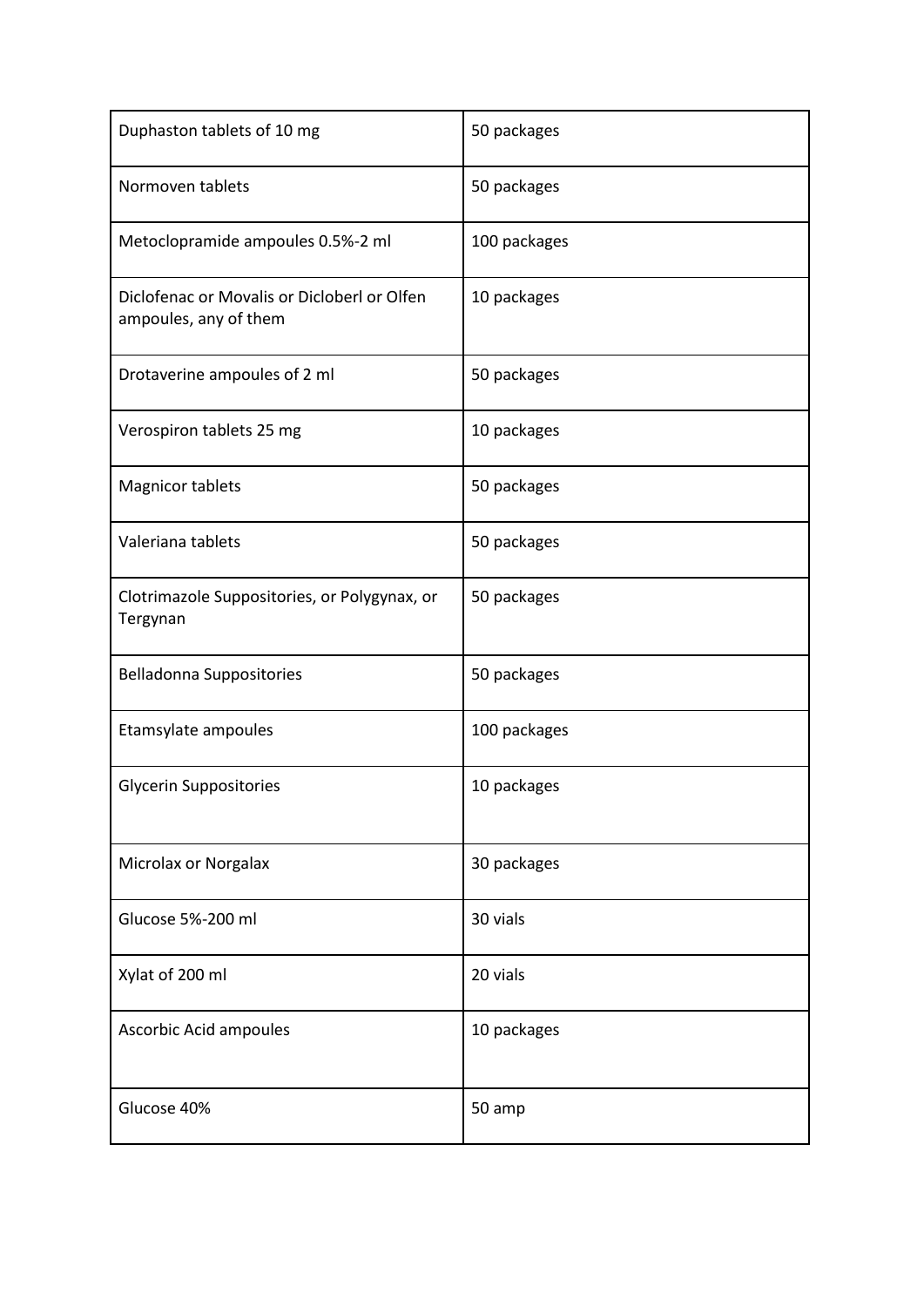| Cocarboxylase ampoules        | 10 packages  |
|-------------------------------|--------------|
| 40% Glutargin ampoules        | 10 packages  |
| Furosemide 2.0 #10            | 10 packages  |
| Tranexamic Acid 50 mg 5.0 #10 | 1 package    |
| Etamsylate #10                | 1 package    |
| Magnesium Sulfate 5.0 #10     | 10 packages  |
| Ringer's solution 200.0       | 100 vials    |
| Ciprofloxacin 0.25 #10        | 15 packages  |
| <b>Adult Diapers</b>          | 15 packages  |
| Disposable Underpads          | 10 packages  |
| Ibuprofen 100.0               | 30 vials     |
| Infulgan 100.0                | 15 vials     |
| Sufer 5.0 #5                  | 5 packages   |
| Epobiocrinum 2 000 IU #5      | 5 packages   |
| Wet Towel Wipes               | 100 packages |
| Sterile Wipes 7.5×7.5         | 6000 units   |
| Non-sterile Bandages          | 1000 units   |
| Non-sterile Wipes 16×14       | 10000 units  |
| <b>Surgical Patch</b>         | 100 units    |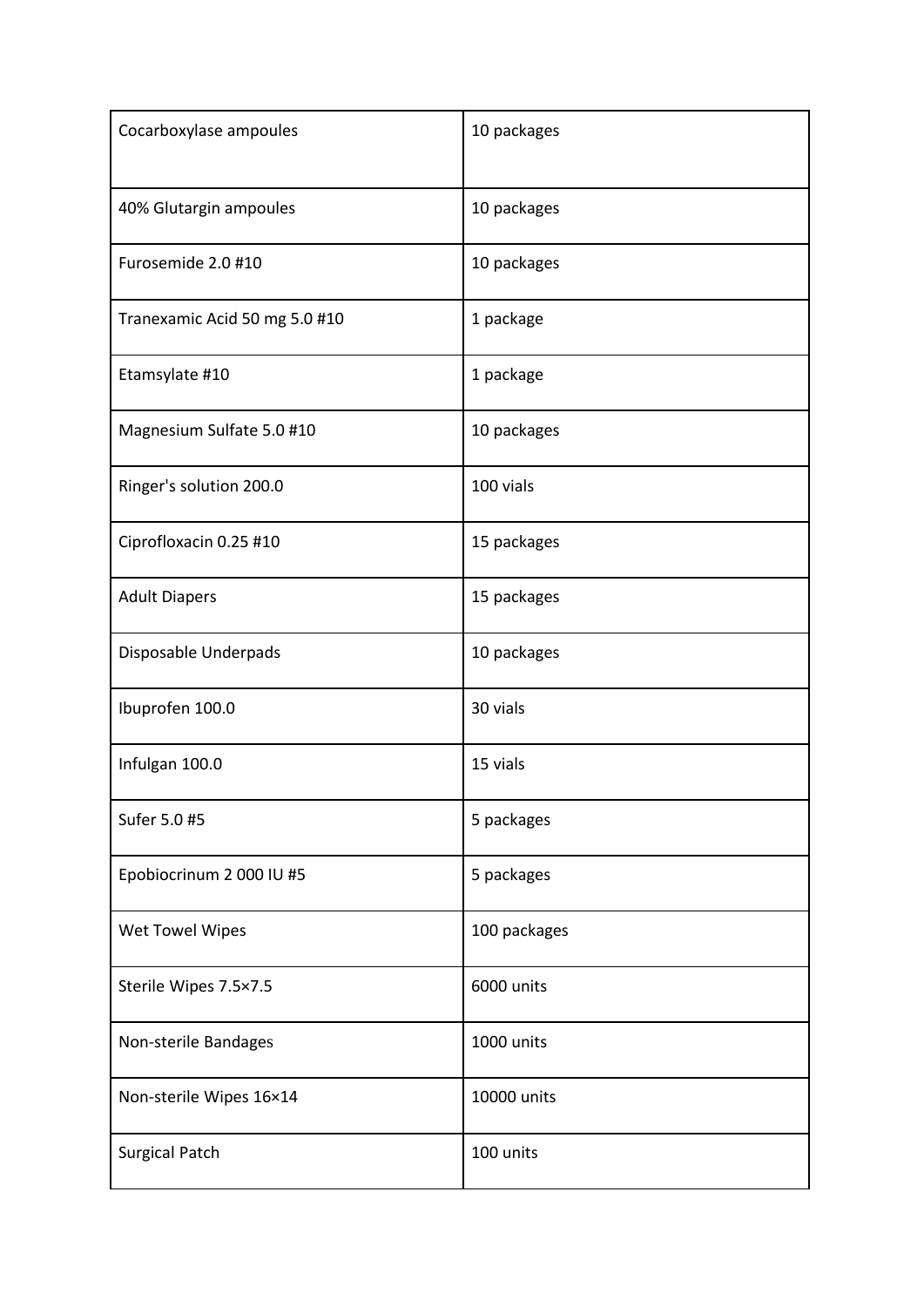| Gauze Roll | 100        |
|------------|------------|
| Micrasept  | 51         |
| Gloves     | 3000 pairs |
| Masks      | 2000 units |

| Levofloxacin vials of 500mg/100 ml; |  |
|-------------------------------------|--|
| Linezolidin vials of 300 ml;        |  |
| Ceftriaxone vials of 1 g and 2 g;   |  |
| Dexamethasone ampoules of 4 mg;     |  |
| Enoxaparin, syringes and vials;     |  |
| Fondaparinux syringes of 2.5 mg;    |  |
| Normal Saline of 100 and 200 ml;    |  |
| Furosemide ampoules;                |  |
| Nitroglycerin ampoules;             |  |
| Meropenem vials of 1 g              |  |
| Ceftriaxone 1 g                     |  |
| Cefepime 1 g                        |  |
| Meropenem 1 g                       |  |
| Flenox of 0.4 and 0.6               |  |